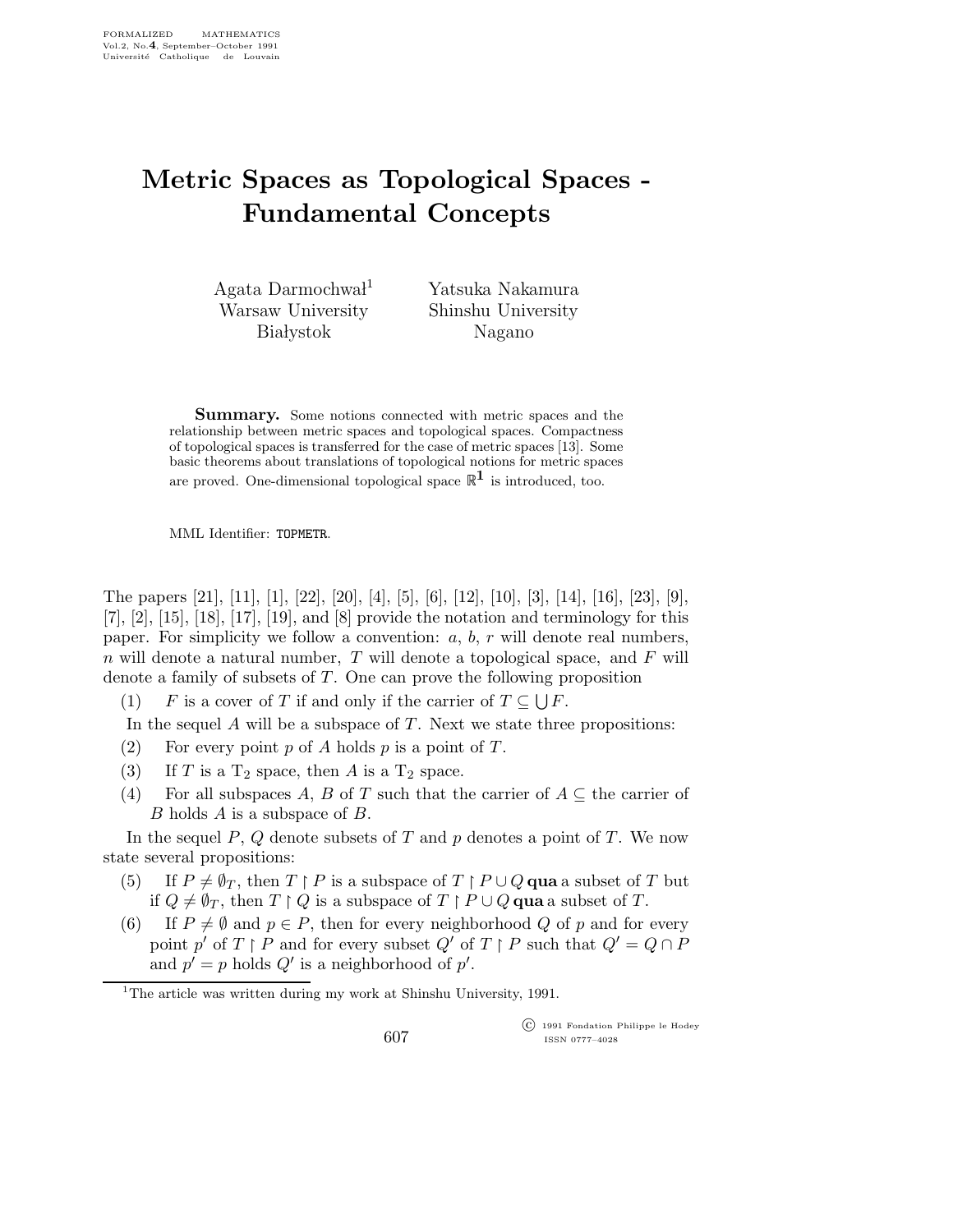- (7) For all topological spaces A, B, C and for every map f from A into C such that f is continuous and C is a subspace of B for every map h from A into B such that  $h = f$  holds h is continuous.
- (8) For all topological spaces A, B and for every map f from A into B and for every subspace C of B such that f is continuous and rng  $f \subseteq$  the carrier of C for every map h from A into C such that  $h = f$  holds h is continuous.
- (9) For all topological spaces A, B and for every map f from A into B and for every subset C of B such that f is continuous and rng  $f \subseteq C$  and  $C \neq \emptyset$  for every map h from A into  $B \upharpoonright C$  such that  $h = f$  holds h is continuous.
- (10) For all topological spaces T, S and for every map f from T into S such that f is continuous for every subset P of T and for every map h from  $T \upharpoonright P$  into S such that  $P \neq \emptyset_T$  and  $h = f \upharpoonright P$  holds h is continuous.

In the sequel M will denote a metric space and  $p$  will denote a point of  $M$ . One can prove the following proposition

(11) If  $r > 0$ , then  $p \in \text{Ball}(p, r)$ .

We now define two new modes. Let us consider  $M$ . A subset of  $M$  is sets of points of M.

A family of subsets of M is a family of subsets of the carrier of M.

Let us consider  $M$ . A metric space is said to be a subspace of  $M$  if:

(Def.1) the carrier of it  $\subseteq$  the carrier of M and for all points x, y of it holds (the distance of it) $(x, y) =$  (the distance of M) $(x, y)$ .

In the sequel  $A$  will be a subspace of  $M$ . One can prove the following propositions:

- (12) For every point p of A holds p is a point of M.
- (13) For every point x of M and for every point x' of A such that  $x = x'$ holds  $\text{Ball}(x', r) = \text{Ball}(x, r) \cap \text{ the carrier of } A.$

Let M be a metric space, and let A be a non-empty subset of M. The functor  $M \upharpoonright A$  yielding a subspace of M is defined as follows:

(Def.2) the carrier of  $M \upharpoonright A = A$ .

Let us consider a, b. Let us assume that  $a \leq b$ . The functor  $[a, b]_M$  yields a subspace of the metric space of real numbers and is defined by:

 $(Def.3)$  for every non-empty subset P of the metric space of real numbers such that  $P = [a, b]$  holds  $[a, b]_M =$  (the metric space of real numbers)  $\upharpoonright P$ .

We now state the proposition

(14) If  $a \leq b$ , then the carrier of  $[a, b]_M = [a, b]$ .

In the sequel  $F, G$  will be families of subsets of  $M$ . We now define two new predicates. Let us consider  $M$ ,  $F$ . We say that  $F$  is a family of balls if and only if: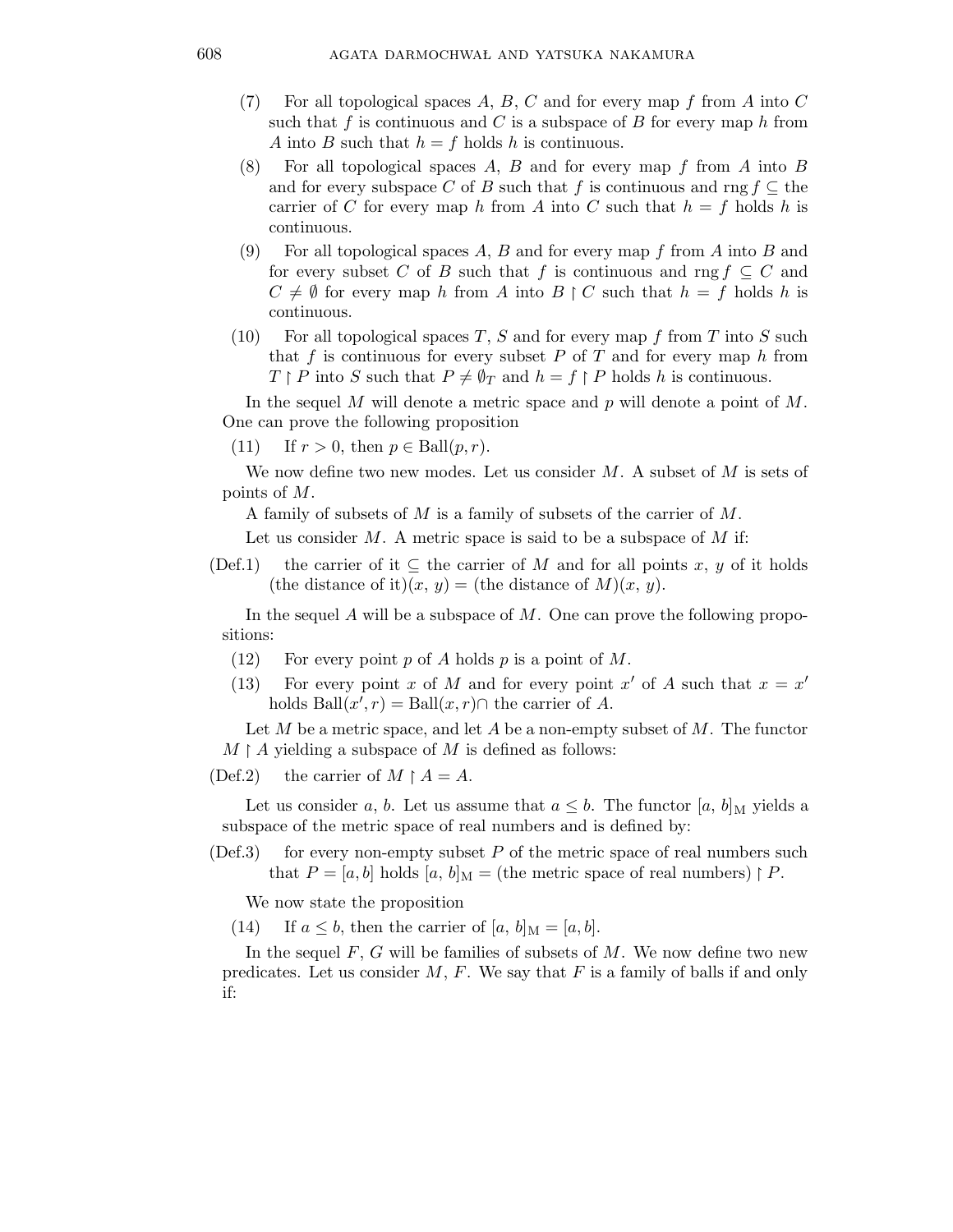- (Def.4) for an arbitrary P such that  $P \in F$  there exist p, r such that  $P =$  $Ball(p, r)$ .
	- We say that  $F$  is a cover of  $M$  if and only if:
- (Def.5) the carrier of  $M \subseteq \bigcup F$ .

The following propositions are true:

- $(15)$  For all points p, q of the metric space of real numbers and for all real numbers x, y such that  $x = p$  and  $y = q$  holds  $\rho(p,q) = |x - y|$ .
- (16) The carrier of  $M =$  the carrier of  $M_{\text{top}}$  and the topology of  $M_{\text{top}} =$  the open set family of M.
- (17) For every family  $F$  of subsets of  $M$  holds  $F$  is a family of subsets of  $M_{\text{top}}$ .
- (18) For every family F of subsets of  $M_{\text{top}}$  holds F is a family of subsets of  $M$ .
- (19)  $A_{\text{top}}$  is a subspace of  $M_{\text{top}}$ .
- (20) For every subset P of  $\mathcal{E}_{\mathrm{T}}^n$  $\frac{n}{\text{T}}$  and for every non-empty subset Q of  $\mathcal{E}^n$  such that  $P = Q$  holds  $(\mathcal{E}_{\mathcal{T}}^n)$  $\binom{n}{\mathrm{T}} \restriction \vec{P} = (\mathcal{E}^n \restriction Q)_{\mathrm{top}}.$
- (21) For every subset P of  $M_{\text{top}}$  such that  $P = \text{Ball}(p, r)$  holds P is open.
- (22) For every subset P of  $M_{\text{top}}$  holds P is open if and only if for every point p of M such that  $p \in P$  there exists r such that  $r > 0$  and  $\text{Ball}(p, r) \subseteq P$ .

Let us consider  $M$ . We say that  $M$  is compact if and only if:

 $(Def.6)$   $M_{top}$  is compact.

We now state the proposition

(23) M is compact if and only if for every F such that F is a family of balls and F is a cover of M there exists G such that  $G \subseteq F$  and G is a cover of  $M$  and  $G$  is finite.

The topological space  $\mathbb{R}^1$  is defined as follows:

 $(\text{Def.7})$   $\mathbb{R}^1$  = (the metric space of real numbers)<sub>top</sub>.

One can prove the following proposition

(24) The carrier of  $\mathbb{R}^1 = \mathbb{R}$ .

Let us consider a, b. Let us assume that  $a \leq b$ . The functor  $[a, b]_T$  yields a subspace of  $\mathbb{R}^1$  and is defined by:

$$
(\text{Def.8})
$$
  $[a, b]_T = ([a, b]_M)_{top}.$ 

We now state three propositions:

- (25) If  $a \leq b$ , then the carrier of  $[a, b]_T = [a, b]$ .
- (26) If  $a \leq b$ , then for every subset P of  $\mathbb{R}^1$  such that  $P = [a, b]$  holds  $[a, b]_{\text{T}} = \mathbb{R}^1 \restriction P$ .
- $(27)$   $[0, 1]_T = \mathbb{I}.$

Let us note that it makes sense to consider the following constant. Then  $\mathbb I$  is a subspace of  $\mathbb{R}^{1}$ .

The following proposition is true